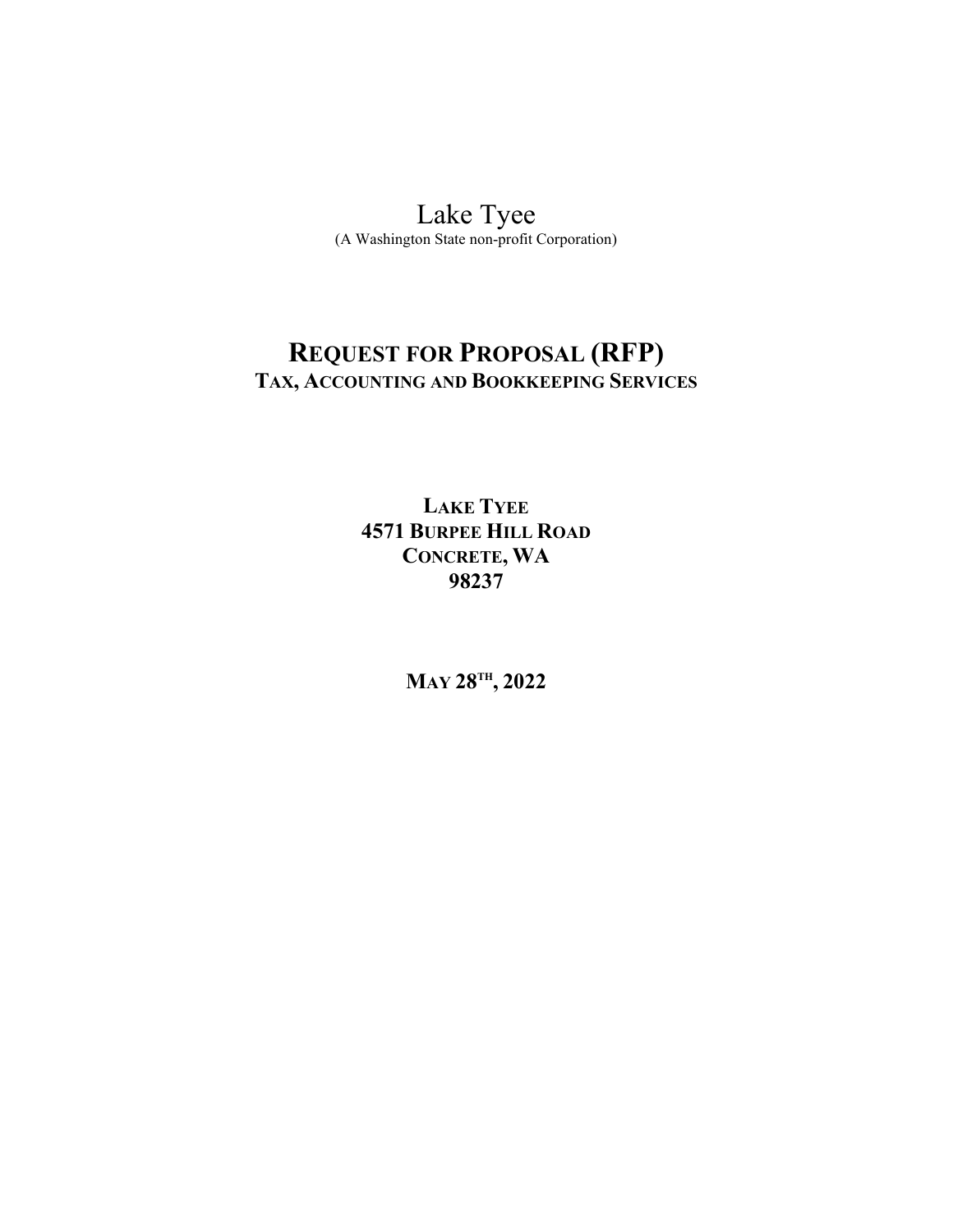# **TABLE OF CONTENTS**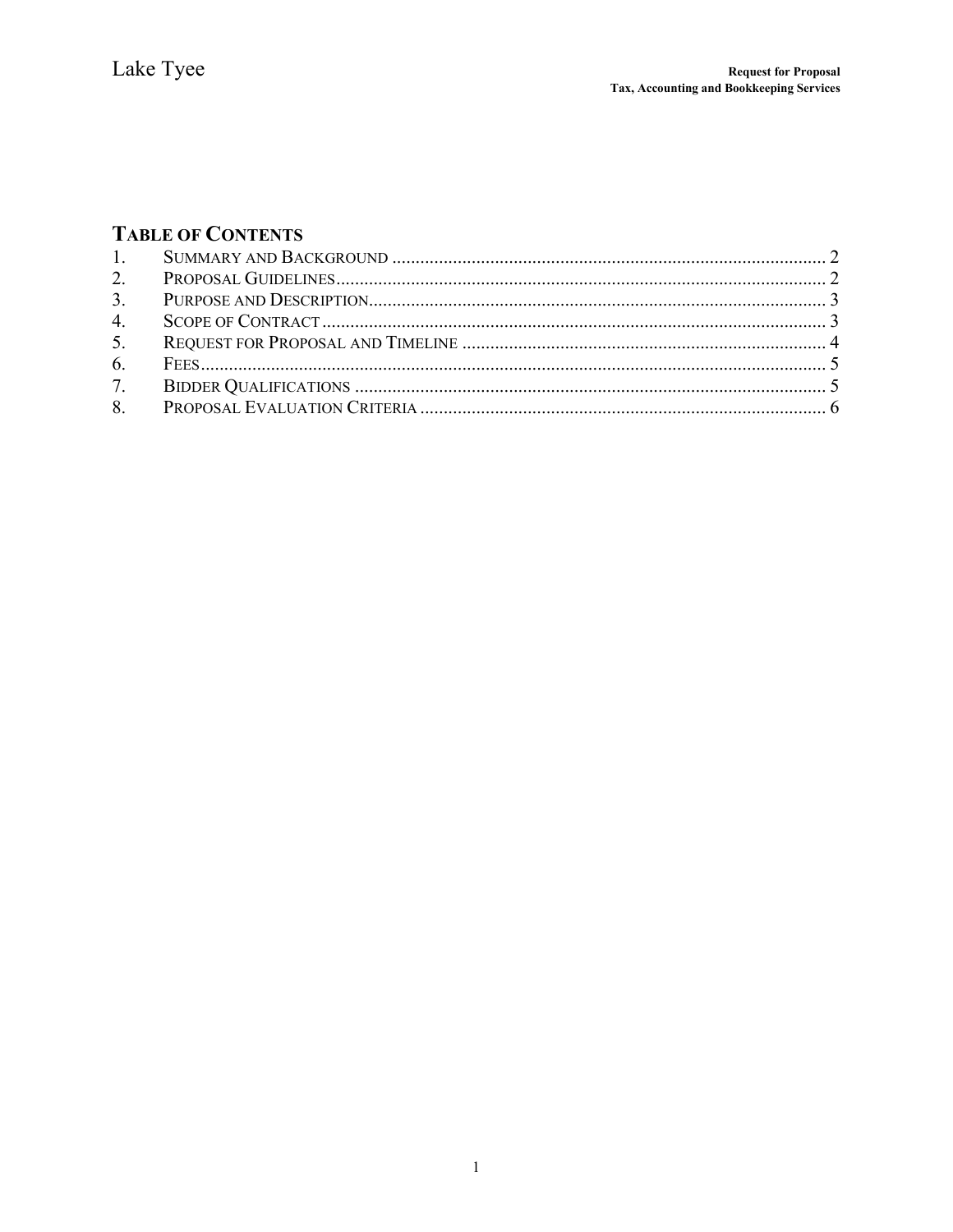# <span id="page-2-0"></span>**1. SUMMARY AND BACKGROUND**

Lake Tyee is currently accepting proposals to provide off-site tax, accounting and bookkeeping services. We are approaching the end of a three-year contract (2 year contract plus one year renewal) on August  $31<sup>st</sup>$  for these services and our Bylaws require us to re-bid the contract.

The purpose of this Request for Proposal (RFP) is to solicit proposals from various candidate organizations, conduct a fair and extensive evaluation based on criteria listed herein, and select the candidate who best represents the direction Lake Tyee wishes to proceed.

The Lake Tyee RV Community was incorporated in 1974. It has been operating and active since the community's inception. We are located in the forestry Zone of Skagit County and are permitted as a planned unit recreational development. Lot owners, their families and guests, may use the facilities and common property. Each individual lot may be used for vacation and recreational camping purposes only for a period not to exceed 210 days per year. The Lake Tyee recreational community is over 520 acres and has 886 individual lots. We are one of Washington's largest ownership RV communities. Our community is nestled in the North Cascade Range foothills, four miles north of Concrete, Washington. The level of our 55-acre lake is approximately 900 feet above sea level, and is in the lowest section of a basin, which is surrounded on the northeast and south by slopes cresting 200 to 250 feet above the lake. The majority of our individual deeded sites are circles of either 50′ or 60′ in diameter. There are also a number of rectangle-shaped lots of different sizes, as well as some pie-shaped lots. When you purchase a lot in the Lake Tyee Community, you become a voting member and are subject to the dues, charges and assessments levied by the Association. Their purpose is to maintain common areas, enforce restrictions and covenants, collect charges and assessments, and pay taxes and expenses for the operation of Lake Tyee.

Lake Tyee has approximately eight full-time, four part-time staff and three seasonal staff, including a full-time manager, administrative and maintenance staff.

# <span id="page-2-1"></span>**2. PROPOSAL GUIDELINES**

This Request for Proposal represents the requirements for an open and competitive process. Proposals will be accepted until 5pm PST June 24 2022. Any proposals received after this date and time will be returned to the sender. All proposals must be signed by an official agent or representative of the company submitting the proposal.

If the organization submitting a proposal must outsource or contract any work to meet the requirements contained herein, this must be clearly stated in the proposal. Additionally, all costs included in proposals must be all-inclusive to include any outsourced or contracted work. Any proposals which call for outsourcing or contracting work must include a name and description of the organizations being contracted.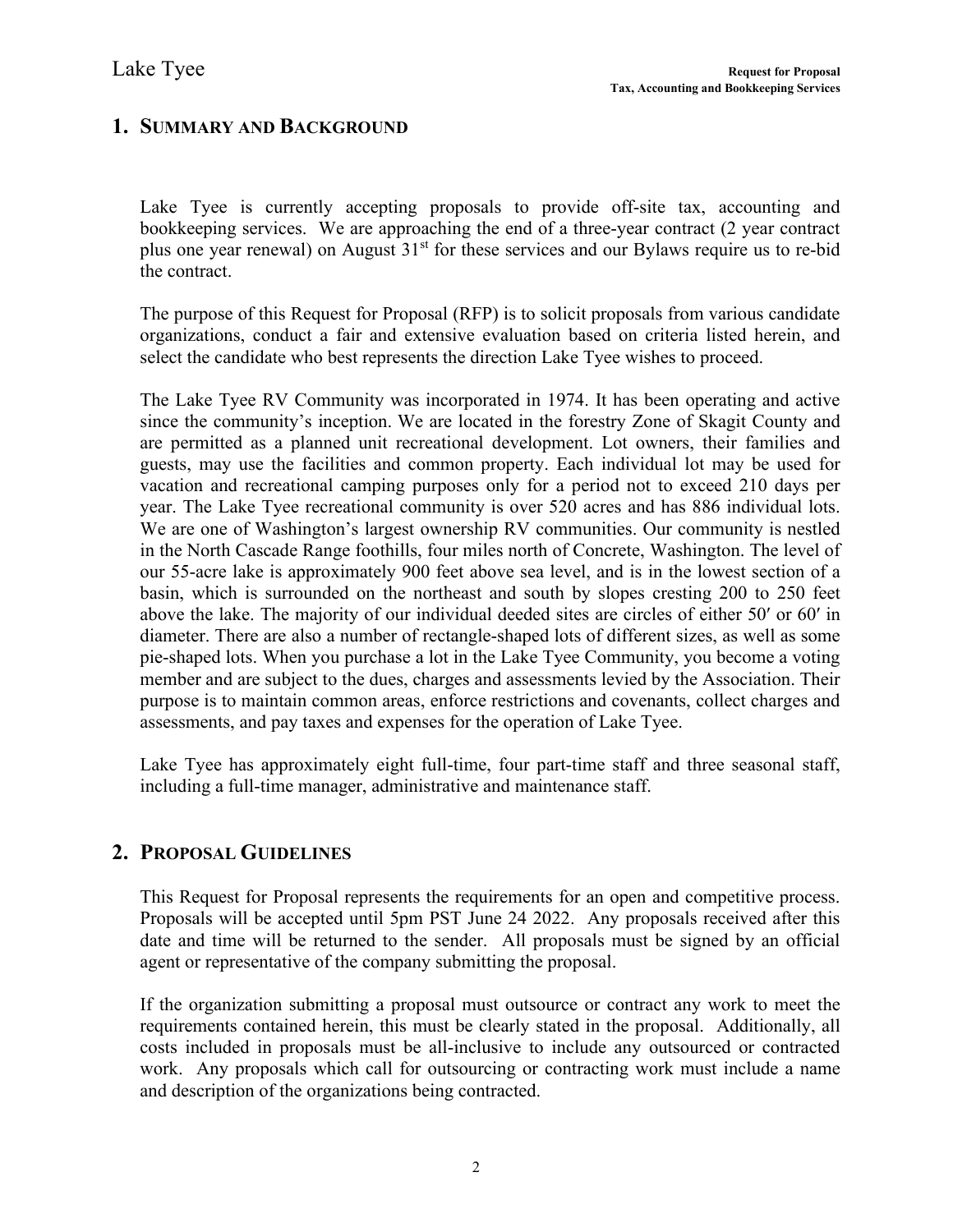All costs must be itemized to include an explanation of all fees and costs.

Contract terms and conditions will be negotiated upon selection of the winning bidder for this RFP. All contractual terms and conditions will be subject to review by Lake Tyee legal representatives and will include scope, fixed monthly fees, additional costs, schedule and other necessary items pertaining to the tax, accounting and bookkeeping services.

## <span id="page-3-0"></span>**3. PURPOSE AND DESCRIPTION**

### **The purpose is as follows:**

Lake Tyee needs to ensure the accuracy and timeliness of our monthly financial reports, lot owner monthly statements, and employee bi-weekly payroll and government filings.

#### **Description:**

Lake Tyee currently has off-site tax, accounting and bookkeeping services provided by a Washington Sate accountant. Our current contract ends September 1<sup>st</sup>, 2022. Yearly audit services are provided by a different Washington State CPA firm. Lake Tyee maintains a fulltime bookkeeper on staff. Lake Tyee bookkeeping currently uses Quickbooks online software in conjunction with Bill.com and Method.

Lake Tyee will accept bids that continue to use Quick Books software as well as bids that propose using other accounting software. Bids that propose using software other than Quickbooks must state the software to be used and address the conversion from Quickbooks.

## <span id="page-3-1"></span>**4. SCOPE OF CONTRACT**

Lake Tyee is seeking a provider to perform the following tax, accounting and bookkeeping functions starting September 1, 2022:

### **Lake Tyee**

## **Scope of Off-Site Tax, Accounting and Bookkeeping Services to Be Performed**

### **MONTHLY**

- 1. Accountant verifies bank statements and bank account(s) reconcile.
- 2. Accountant receives electric meter readings from Lake Tyee and imports charges into Accounting Software
- 3. Accounting Software automatically creates lot owner charges for member dues at the beginning of the month
- 4. Accountant makes month-end entries to close the books (depreciation, amortize prepaid insurance, etc.).
- 5. Around the  $10<sup>th</sup>$  of the month, accountant prepares and emails monthly financial statement to the board consisting of Balance Sheet, Condensed Balance Sheet (not showing detailed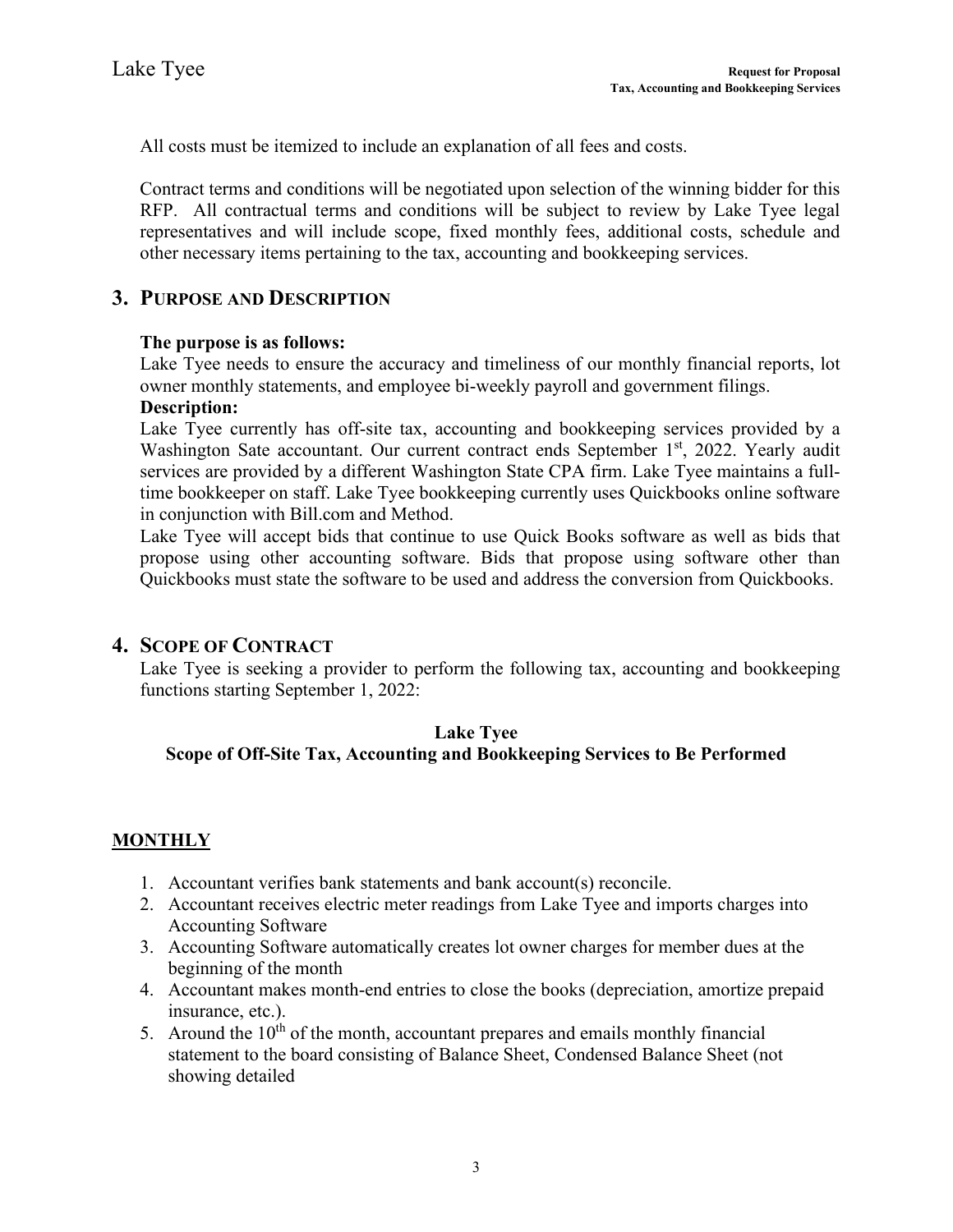lots under foreclosure), Income Statement, YTD income statement, Cash Flow Statement, Budget vs. Actual report, Detailed lot owner receivable aging report, detailed vendor aging report, prepaid assessments, and bank reconciliation reports (which include copy of bank statements).

- 6. After treasurer review of the books of accounts, around the end of the month, accountant prepares (a) fixed assets and depreciation schedule; (b) lots owned by Lake Tyee schedule; (c) Equity summary; and (d) Allowance for bad debts schedule.
- 7. After making the appropriate entries for the month, accountant forwards a package to the treasurer consisting of Balance Sheet, Equity Summary, and Budget vs. Actual report, Cash Flow Statement, Fixed Assets Schedule, Lots Owned by Lake Tyee schedule, and Allowance for bad debts schedule.

# **QUARTERLY**

- 1. Accountant prepares and files sales tax reports with WA DOR
- 2. Accountant makes appropriate entries in Accounting Software

## **ANNUAL**

- 1. Accountant assists the treasurer in the preparation of annual budget
- 2. Accountant cooperate and assist the external auditors with the audit

## <span id="page-4-0"></span>**5. REQUEST FOR PROPOSAL AND TIMELINE**

### **Request for Proposal Timeline:**

All proposals in response to this RFP are due no later than 5pm PST June 24 2022

Evaluation of proposals will be conducted from June 27th, 2022 through July 8<sup>th</sup>, 2022.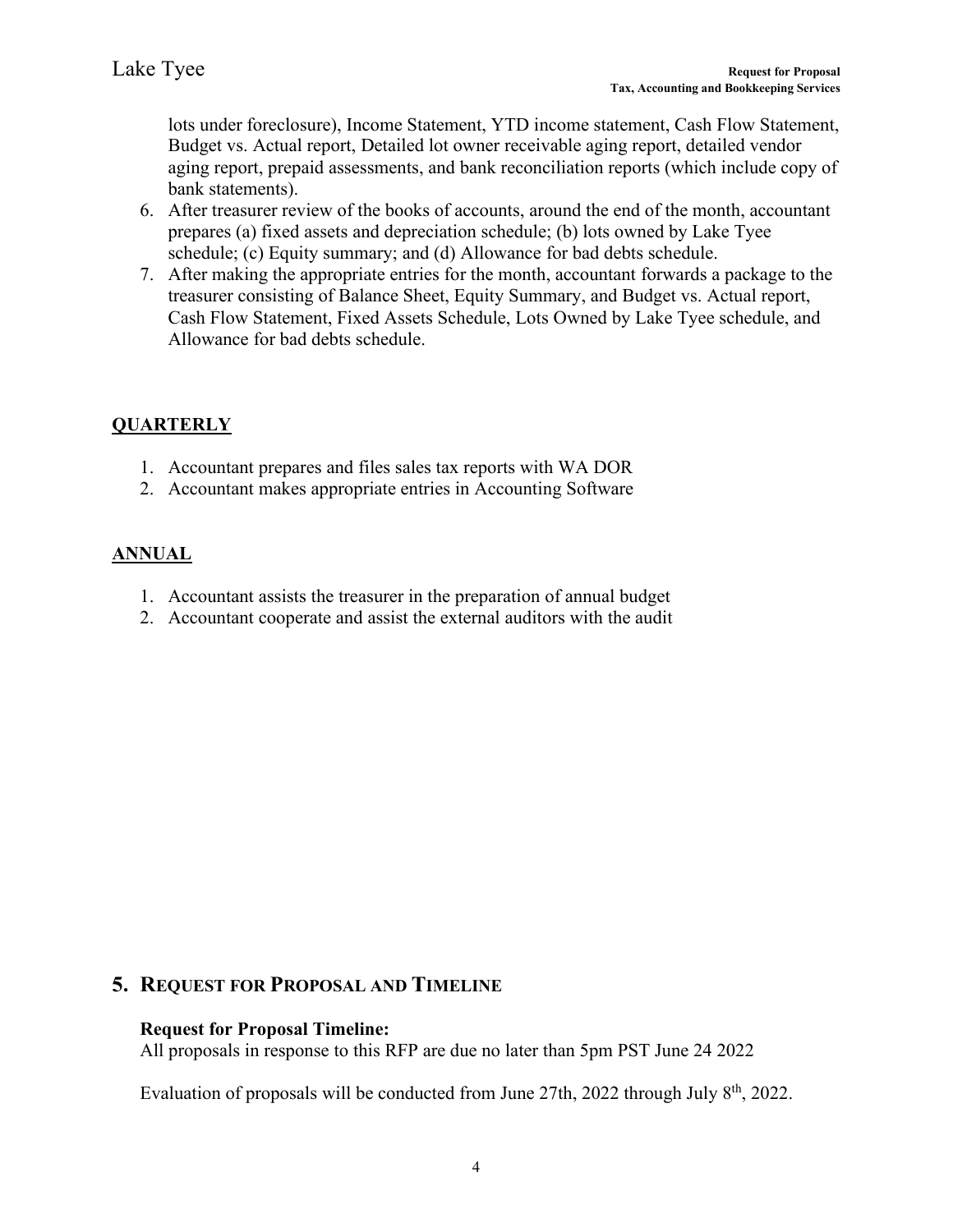If additional information or discussions are needed with any bidders during this 10-day window, the bidder(s) will be notified.

The selection decision for the winning bidder will be made no later than July 22,2022.

Upon notification, the contract negotiation with the winning bidder will begin immediately. Contract negotiations will be completed by August  $5<sup>th</sup>$ , 2022.

Notifications to bidders who were not selected will be completed by August 12, 2022.

### **Service Contract Timeline:**

Contract will be for two years plus the option for a one-year extension.

# <span id="page-5-0"></span>**6. FEES**

All proposals must include proposed costs to complete the tasks described in the Scope of Contract. Costs should be stated as one-time or non-recurring costs (NRC) or monthly recurring costs (MRC). Pricing should be listed for each of the following items in accordance with the format below:

| Daily, Monthly, Quarterly and Annual | NRC  | <b>MRC</b> |
|--------------------------------------|------|------------|
| Additional services requested        | NRC. | <b>MRC</b> |
| Out-of-pocket costs                  | NRC. | <b>MRC</b> |
| Other (to be specified)              | NRC. | <b>MRC</b> |

NOTE: All costs and fees must be clearly described in each proposal.

## <span id="page-5-1"></span>**7. BIDDER QUALIFICATIONS**

Bidders should provide the following items as part of their proposal for consideration:

- Description of experience in providing tax, accounting and bookkeeping services to Homeowner Associations
- Description of experience with Quick Books Accounting Software proposed in bid
- List of how many full-time, part time, and contractor staff in your organization